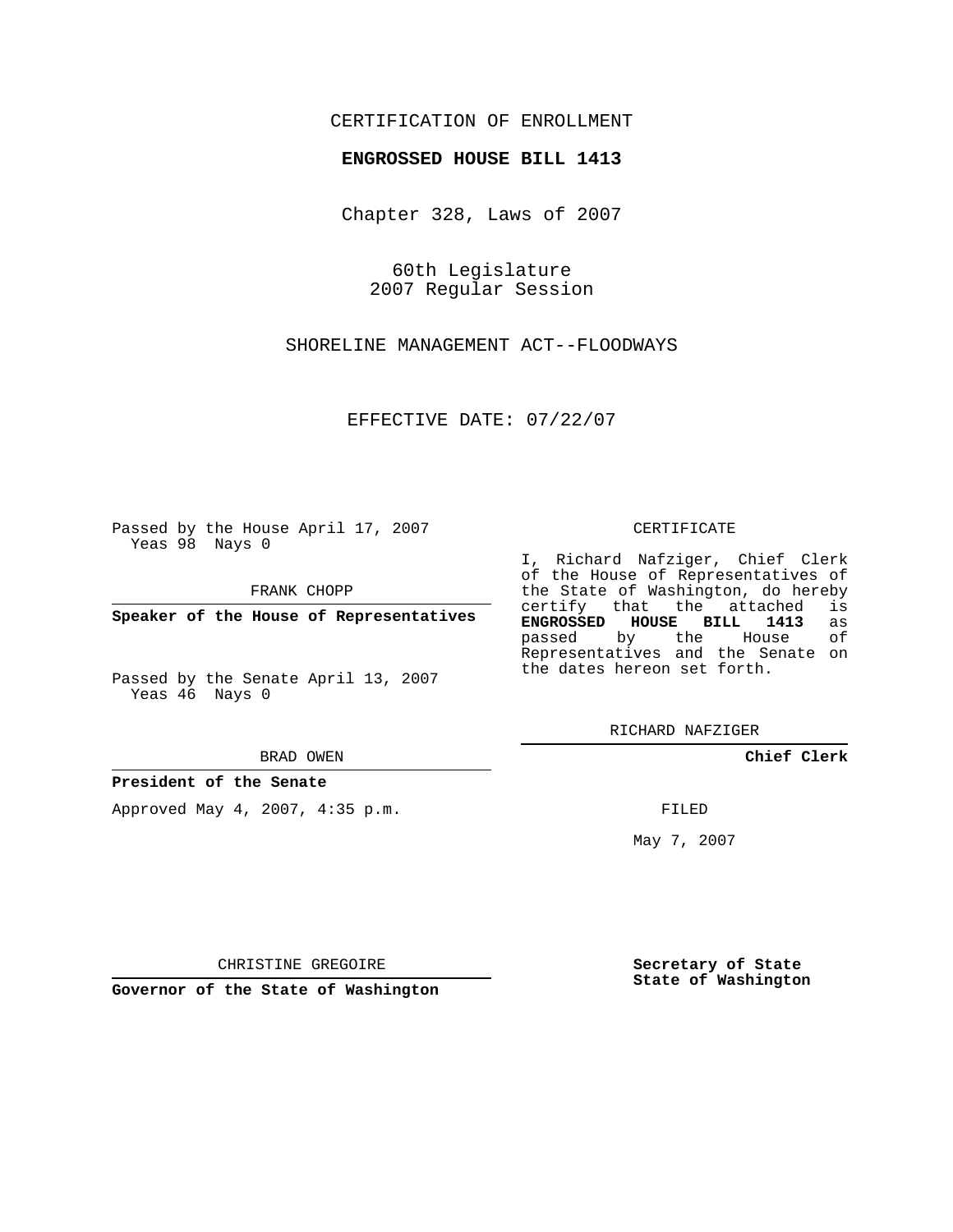## **ENGROSSED HOUSE BILL 1413** \_\_\_\_\_\_\_\_\_\_\_\_\_\_\_\_\_\_\_\_\_\_\_\_\_\_\_\_\_\_\_\_\_\_\_\_\_\_\_\_\_\_\_\_\_

\_\_\_\_\_\_\_\_\_\_\_\_\_\_\_\_\_\_\_\_\_\_\_\_\_\_\_\_\_\_\_\_\_\_\_\_\_\_\_\_\_\_\_\_\_

AS AMENDED BY THE SENATE

Passed Legislature - 2007 Regular Session

**State of Washington 60th Legislature 2007 Regular Session By** Representatives Eddy, Simpson and Curtis; by request of Department of Ecology

Read first time 01/18/2007. Referred to Committee on Local Government.

 AN ACT Relating to changing the definition of floodway in the shoreline management act; and amending RCW 90.58.030.

BE IT ENACTED BY THE LEGISLATURE OF THE STATE OF WASHINGTON:

 **Sec. 1.** RCW 90.58.030 and 2003 c 321 s 2 are each amended to read as follows:

 As used in this chapter, unless the context otherwise requires, the following definitions and concepts apply:

(1) Administration:

(a) "Department" means the department of ecology;

(b) "Director" means the director of the department of ecology;

 (c) "Local government" means any county, incorporated city, or town which contains within its boundaries any lands or waters subject to this chapter;

 (d) "Person" means an individual, partnership, corporation, association, organization, cooperative, public or municipal corporation, or agency of the state or local governmental unit however designated;

 (e) "Hearing board" means the shoreline hearings board established by this chapter.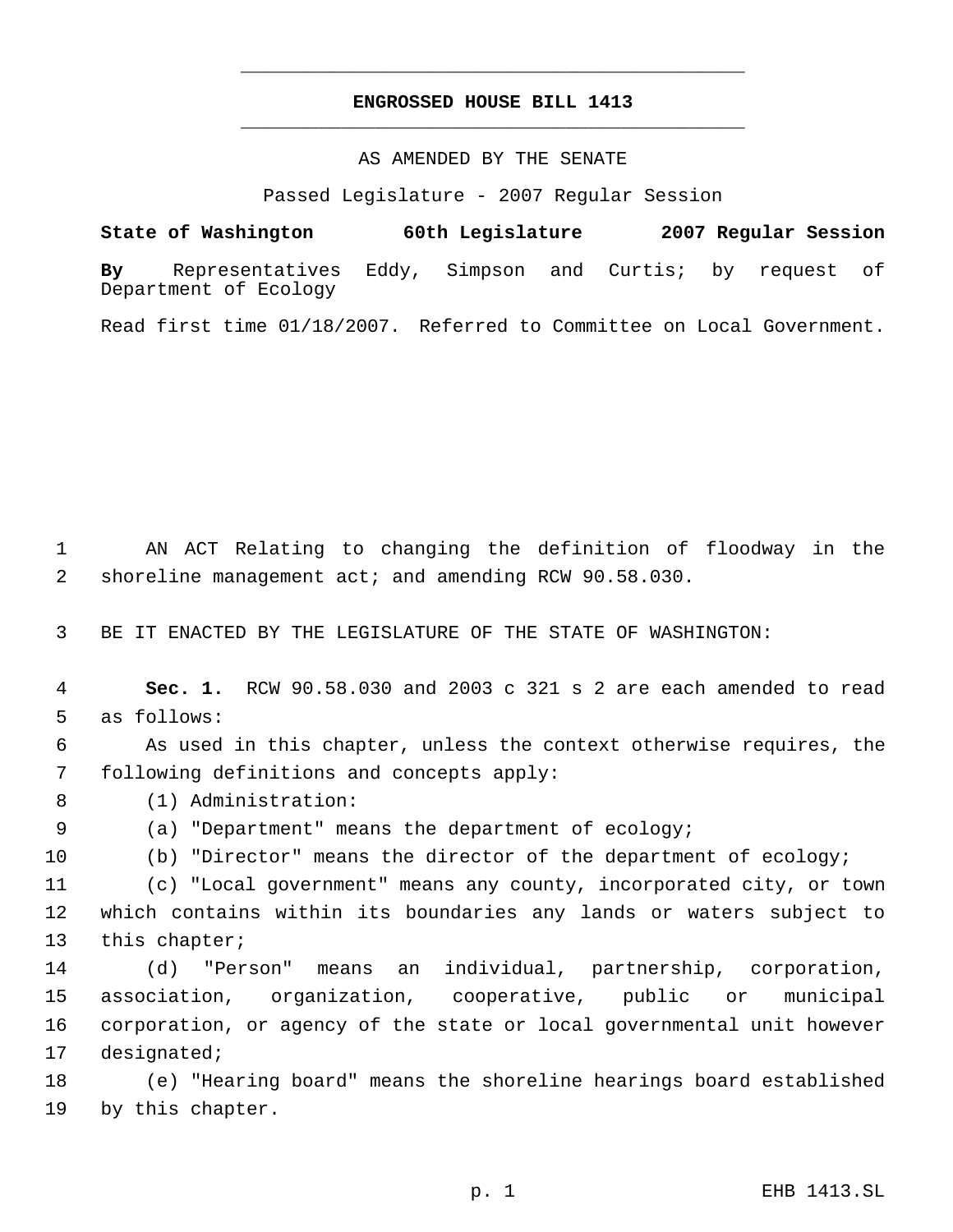- 
- (2) Geographical:

 (a) "Extreme low tide" means the lowest line on the land reached by a receding tide;

 (b) "Ordinary high water mark" on all lakes, streams, and tidal water is that mark that will be found by examining the bed and banks and ascertaining where the presence and action of waters are so common and usual, and so long continued in all ordinary years, as to mark upon the soil a character distinct from that of the abutting upland, in respect to vegetation as that condition exists on June 1, 1971, as it may naturally change thereafter, or as it may change thereafter in accordance with permits issued by a local government or the department: PROVIDED, That in any area where the ordinary high water mark cannot be found, the ordinary high water mark adjoining salt water shall be the line of mean higher high tide and the ordinary high water mark adjoining fresh water shall be the line of mean high water;

 (c) "Shorelines of the state" are the total of all "shorelines" and "shorelines of statewide significance" within the state;

 (d) "Shorelines" means all of the water areas of the state, including reservoirs, and their associated shorelands, together with the lands underlying them; except (i) shorelines of statewide significance; (ii) shorelines on segments of streams upstream of a point where the mean annual flow is twenty cubic feet per second or less and the wetlands associated with such upstream segments; and (iii) shorelines on lakes less than twenty acres in size and wetlands associated with such small lakes;

 (e) "Shorelines of statewide significance" means the following shorelines of the state:

 (i) The area between the ordinary high water mark and the western boundary of the state from Cape Disappointment on the south to Cape Flattery on the north, including harbors, bays, estuaries, and inlets;

 (ii) Those areas of Puget Sound and adjacent salt waters and the Strait of Juan de Fuca between the ordinary high water mark and the line of extreme low tide as follows:

(A) Nisqually Delta--from DeWolf Bight to Tatsolo Point,

(B) Birch Bay--from Point Whitehorn to Birch Point,

(C) Hood Canal--from Tala Point to Foulweather Bluff,

 (D) Skagit Bay and adjacent area--from Brown Point to Yokeko Point, and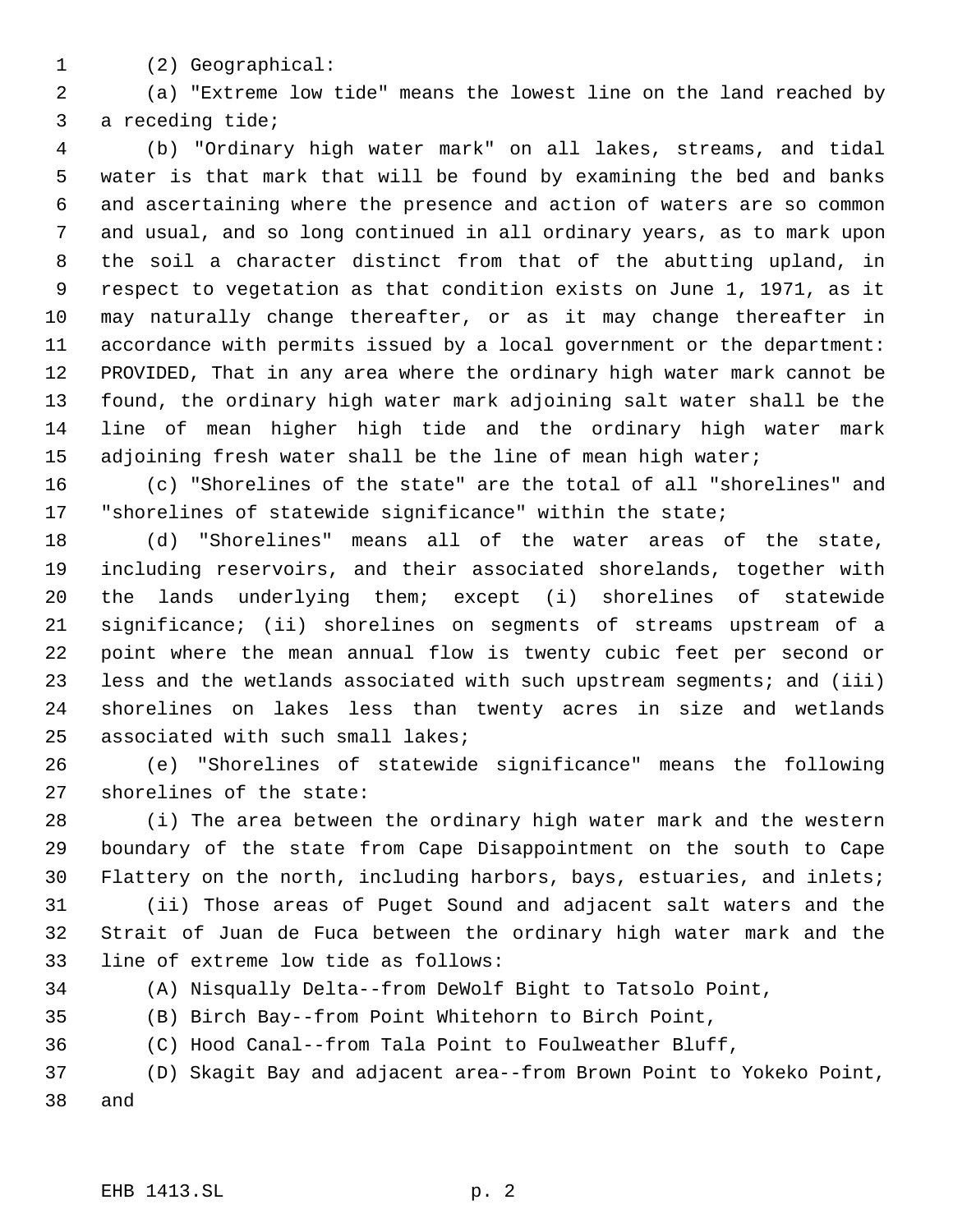- 
- (E) Padilla Bay--from March Point to William Point;

 (iii) Those areas of Puget Sound and the Strait of Juan de Fuca and adjacent salt waters north to the Canadian line and lying seaward from the line of extreme low tide;

 (iv) Those lakes, whether natural, artificial, or a combination thereof, with a surface acreage of one thousand acres or more measured 7 at the ordinary high water mark;

(v) Those natural rivers or segments thereof as follows:

 (A) Any west of the crest of the Cascade range downstream of a point where the mean annual flow is measured at one thousand cubic feet per second or more,

 (B) Any east of the crest of the Cascade range downstream of a point where the annual flow is measured at two hundred cubic feet per second or more, or those portions of rivers east of the crest of the Cascade range downstream from the first three hundred square miles of 16 drainage area, whichever is longer;

 (vi) Those shorelands associated with (i), (ii), (iv), and (v) of this subsection (2)(e);

 (f) "Shorelands" or "shoreland areas" means those lands extending landward for two hundred feet in all directions as measured on a horizontal plane from the ordinary high water mark; floodways and contiguous floodplain areas landward two hundred feet from such floodways; and all wetlands and river deltas associated with the streams, lakes, and tidal waters which are subject to the provisions of this chapter; the same to be designated as to location by the department of ecology.

 (i) Any county or city may determine that portion of a one-hundred- year-flood plain to be included in its master program as long as such portion includes, as a minimum, the floodway and the adjacent land extending landward two hundred feet therefrom.

 (ii) Any city or county may also include in its master program land necessary for buffers for critical areas, as defined in chapter 36.70A RCW, that occur within shorelines of the state, provided that forest practices regulated under chapter 76.09 RCW, except conversions to nonforest land use, on lands subject to the provisions of this subsection (2)(f)(ii) are not subject to additional regulations under this chapter;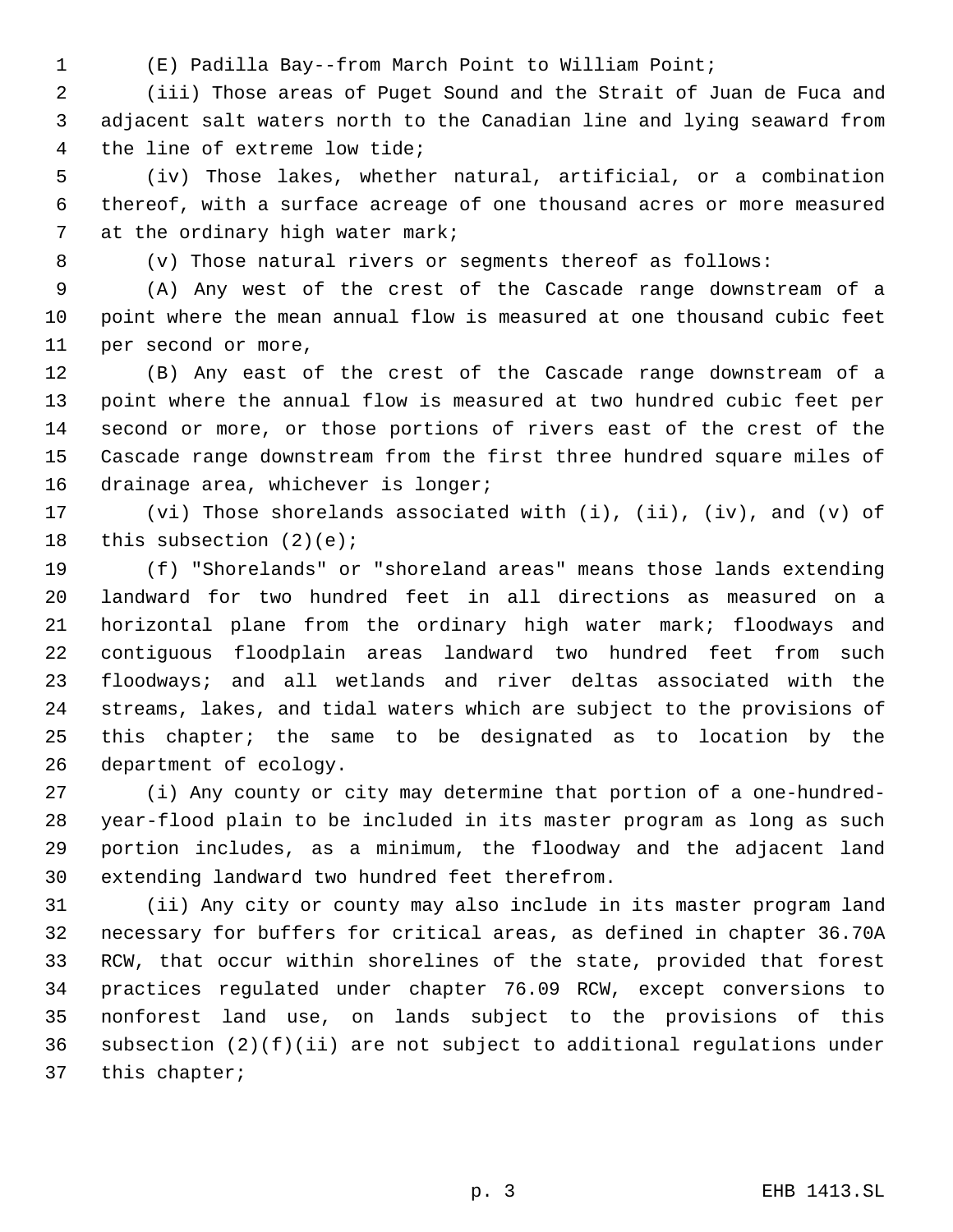(g) "Floodway" means the area, as identified in a master program, 2 that either: (i) Has been established in federal emergency management agency flood insurance rate maps or floodway maps; or (ii) consists of 4 those portions of ((the area of)) a river valley lying streamward from the outer limits of a watercourse upon which flood waters are carried during periods of flooding that occur with reasonable regularity, although not necessarily annually, said floodway being identified, under normal condition, by changes in surface soil conditions or 9 changes in types or quality of vegetative ground cover condition, topography, or other indicators of flooding that occurs with reasonable regularity, although not necessarily annually. Regardless of the 12 method used to identify the floodway, the floodway shall not include those lands that can reasonably be expected to be protected from flood waters by flood control devices maintained by or maintained under license from the federal government, the state, or a political subdivision of the state;

 (h) "Wetlands" means areas that are inundated or saturated by surface water or ground water at a frequency and duration sufficient to support, and that under normal circumstances do support, a prevalence of vegetation typically adapted for life in saturated soil conditions. Wetlands generally include swamps, marshes, bogs, and similar areas. Wetlands do not include those artificial wetlands intentionally created from nonwetland sites, including, but not limited to, irrigation and drainage ditches, grass-lined swales, canals, detention facilities, wastewater treatment facilities, farm ponds, and landscape amenities, or those wetlands created after July 1, 1990, that were unintentionally created as a result of the construction of a road, street, or highway. Wetlands may include those artificial wetlands intentionally created from nonwetland areas to mitigate the conversion of wetlands.

(3) Procedural terms:

 (a) "Guidelines" means those standards adopted to implement the policy of this chapter for regulation of use of the shorelines of the state prior to adoption of master programs. Such standards shall also provide criteria to local governments and the department in developing master programs;

 (b) "Master program" shall mean the comprehensive use plan for a described area, and the use regulations together with maps, diagrams,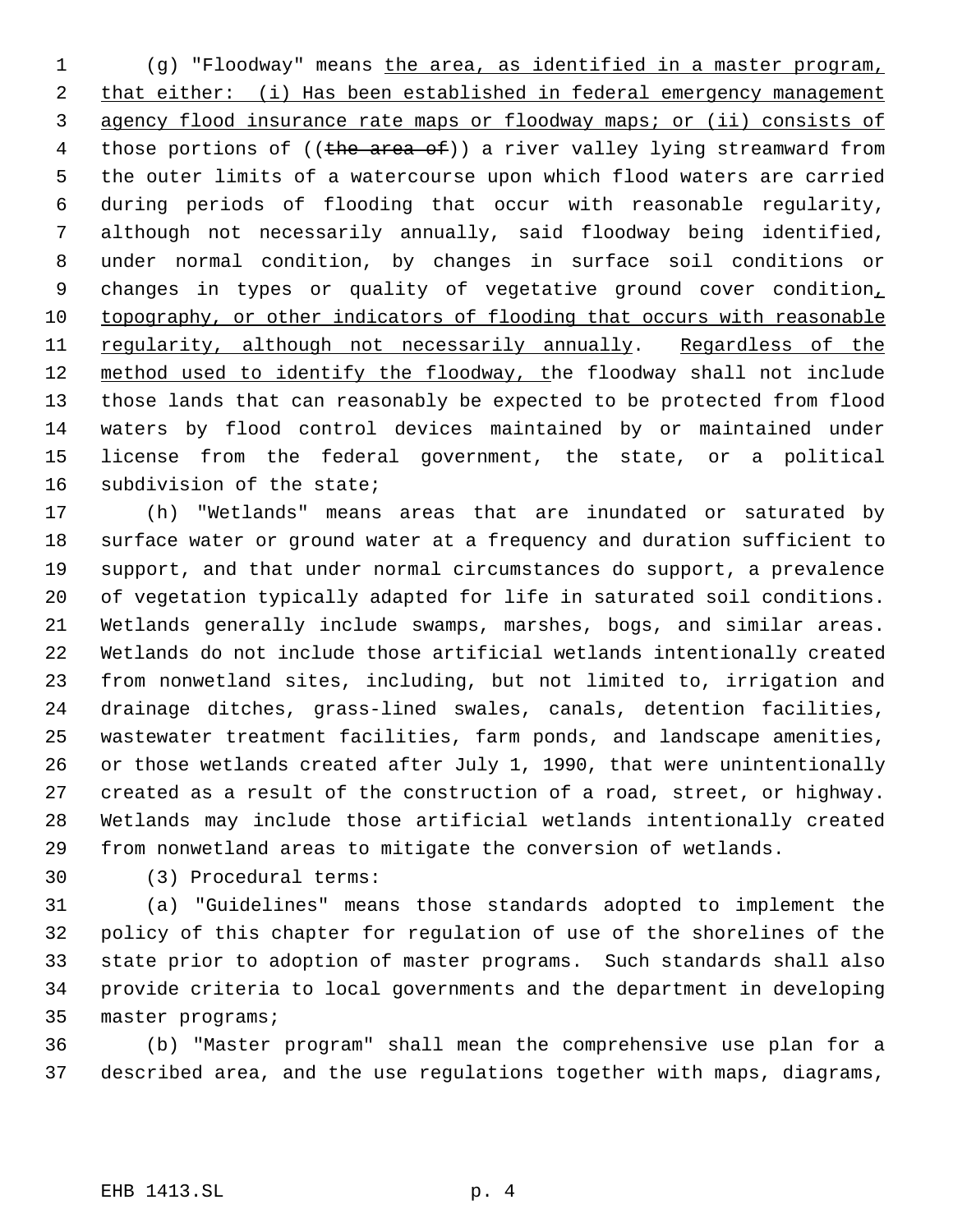charts, or other descriptive material and text, a statement of desired goals, and standards developed in accordance with the policies enunciated in RCW 90.58.020;

 (c) "State master program" is the cumulative total of all master programs approved or adopted by the department of ecology;

 (d) "Development" means a use consisting of the construction or exterior alteration of structures; dredging; drilling; dumping; 8 filling; removal of any sand, gravel, or minerals; bulkheading; driving of piling; placing of obstructions; or any project of a permanent or temporary nature which interferes with the normal public use of the surface of the waters overlying lands subject to this chapter at any state of water level;

 (e) "Substantial development" shall mean any development of which the total cost or fair market value exceeds five thousand dollars, or any development which materially interferes with the normal public use of the water or shorelines of the state. The dollar threshold established in this subsection (3)(e) must be adjusted for inflation by the office of financial management every five years, beginning July 1, 2007, based upon changes in the consumer price index during that time period. "Consumer price index" means, for any calendar year, that year's annual average consumer price index, Seattle, Washington area, for urban wage earners and clerical workers, all items, compiled by the bureau of labor and statistics, United States department of labor. The office of financial management must calculate the new dollar threshold and transmit it to the office of the code reviser for publication in the Washington State Register at least one month before the new dollar threshold is to take effect. The following shall not be considered substantial developments for the purpose of this chapter:

 (i) Normal maintenance or repair of existing structures or developments, including damage by accident, fire, or elements;

 (ii) Construction of the normal protective bulkhead common to single family residences;

 (iii) Emergency construction necessary to protect property from damage by the elements;

 (iv) Construction and practices normal or necessary for farming, irrigation, and ranching activities, including agricultural service roads and utilities on shorelands, and the construction and maintenance of irrigation structures including but not limited to head gates,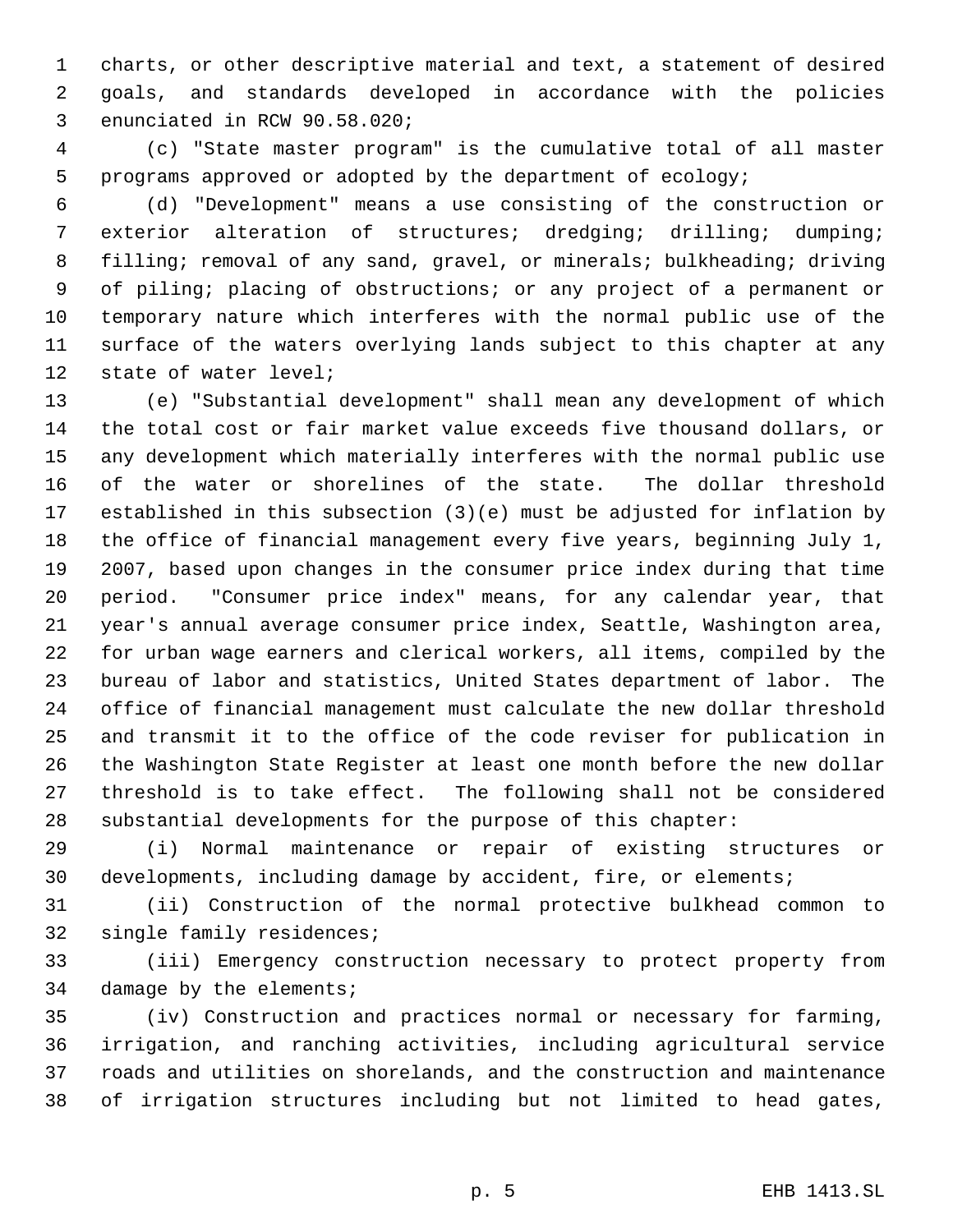pumping facilities, and irrigation channels. A feedlot of any size, all processing plants, other activities of a commercial nature, alteration of the contour of the shorelands by leveling or filling other than that which results from normal cultivation, shall not be considered normal or necessary farming or ranching activities. A feedlot shall be an enclosure or facility used or capable of being used for feeding livestock hay, grain, silage, or other livestock feed, but shall not include land for growing crops or vegetation for livestock feeding and/or grazing, nor shall it include normal livestock wintering operations;

 (v) Construction or modification of navigational aids such as 12 channel markers and anchor buoys;

 (vi) Construction on shorelands by an owner, lessee, or contract purchaser of a single family residence for his own use or for the use of his or her family, which residence does not exceed a height of thirty-five feet above average grade level and which meets all requirements of the state agency or local government having jurisdiction thereof, other than requirements imposed pursuant to this chapter;

 (vii) Construction of a dock, including a community dock, designed for pleasure craft only, for the private noncommercial use of the owner, lessee, or contract purchaser of single and multiple family residences. This exception applies if either: (A) In salt waters, the fair market value of the dock does not exceed two thousand five hundred dollars; or (B) in fresh waters, the fair market value of the dock does not exceed ten thousand dollars, but if subsequent construction having a fair market value exceeding two thousand five hundred dollars occurs within five years of completion of the prior construction, the subsequent construction shall be considered a substantial development for the purpose of this chapter;

 (viii) Operation, maintenance, or construction of canals, waterways, drains, reservoirs, or other facilities that now exist or are hereafter created or developed as a part of an irrigation system for the primary purpose of making use of system waters, including return flow and artificially stored ground water for the irrigation of lands;

(ix) The marking of property lines or corners on state owned lands,